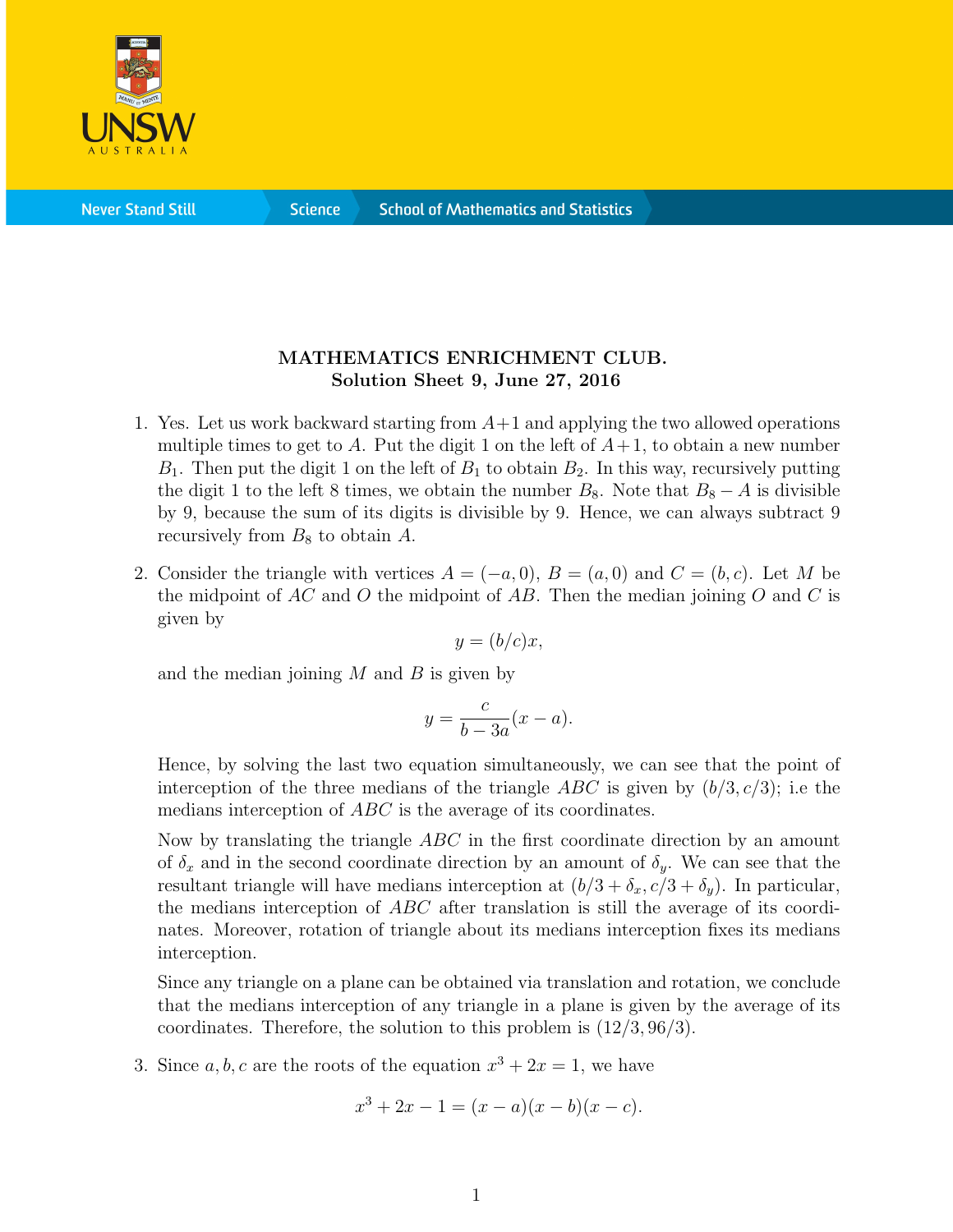Expanding the RHS of the above cubic equation and equating like powers of  $x$  gives  $a + b + c = 0$  and  $ab + ab + bc = 2$  and  $abc = 1$ . Therefore,

$$
a2 + b2 + c2 = (a + b + c)2 - 2(ab + ac + bc) = -4.
$$

Hence, using the fact that  $x^3 = 1 - 2x$  for  $x = a, b, c$ , we have

$$
a^3 + a^2 + a + b^3 + b^2 + b + c^3 + c^2 + c = a^2 + b^2 + c^2 - a - b - c + 3
$$
  
= -4 + 0 + 3 = -1.

4. There are 4! ways to choose a number leading with one of the digits from {1, 2, 3, 4, 5}. Hence, the total number of possible permutation is  $5 \times 4! = 120$ .

If we list the 120 possible permutation of numbers, each on top of other, then the number of occurrence of each of the digits  $\{1, 2, 3, 4, 5\}$  in each column is the same (each unique digit appears  $4! = 24$  times). Note that the average value of each column is 3, thus the average of the listed 120 numbers is 3333. Hence their sum is  $3333 \times 120 =$ 399960.

5. The sum of the primes is equal to

<span id="page-1-0"></span>
$$
S = 45 + 9p_{10} + 99p_{100} + \dots,\tag{1}
$$

where  $p_{10}$  is the sum of all digits of the primes in the tenth position, and  $p_{100}$  is the sum of all digits of the primes in the hundredth position, and so on.

Since 4, 6, 8 are not prime, we must have those digits on the tenth or higher position of the primes. Hence, from [\(1\)](#page-1-0), it is clear that  $p_{10} \ge 4 + 6 + 8 = 18$ , and  $p_{100}, p_{1000}, \ldots$ all zero produces the smallest S possible. In particular, one has  $S \geq 45 + 162 = 207$ . In fact, it is possible to construct a solution such that  $S = 207$ .

6. Since  $6! = 6 \times 5 \times 4 \times 3 \times 2 = 2^4 \times 3^2 \times 5$ , the maximum value of *n* will depend on the number of the factors 2, 3 or 5 that is contained in 77!.

Let |x| denote the largest integer smaller than x. Since  $\frac{77}{2}$  $\left[\frac{77}{2}\right] = 38, \left[\frac{77}{2^2}\right]$  $\frac{77}{2^2}$ ] = 19,  $\lfloor \frac{77}{2^3} \rfloor$  $\frac{77}{2^3}$  = 9,  $\frac{77}{24}$  $\frac{77}{2^4}$ ] = 4,  $\frac{77}{2^5}$  $\frac{77}{2^5}$  = 2 and  $\lfloor \frac{77}{2^6} \rfloor$  $\frac{77}{2^6}$  = 1, we have  $77! = 2^{38+19+9+4+2+1} \times A$ , where A is a integer containing no factors of 2.

Similarly, we can find that  $77! = 3^{25+8+3+1} \times B$  and  $77! = 5^{25+3} \times C$ , where B and C are integers, such that  $B, C$  containing no factors of 3, 5 respectively. Hence, we have  $77! = 2^{73} \times 3^{37} \times 5^{28} \times D$ , where D is an integer containing no factors of 2,3 and 5. From this, we conclude that the largest possible *n* is  $\lfloor \frac{73}{4} \rfloor$  $\frac{73}{4}$ ] = 18.